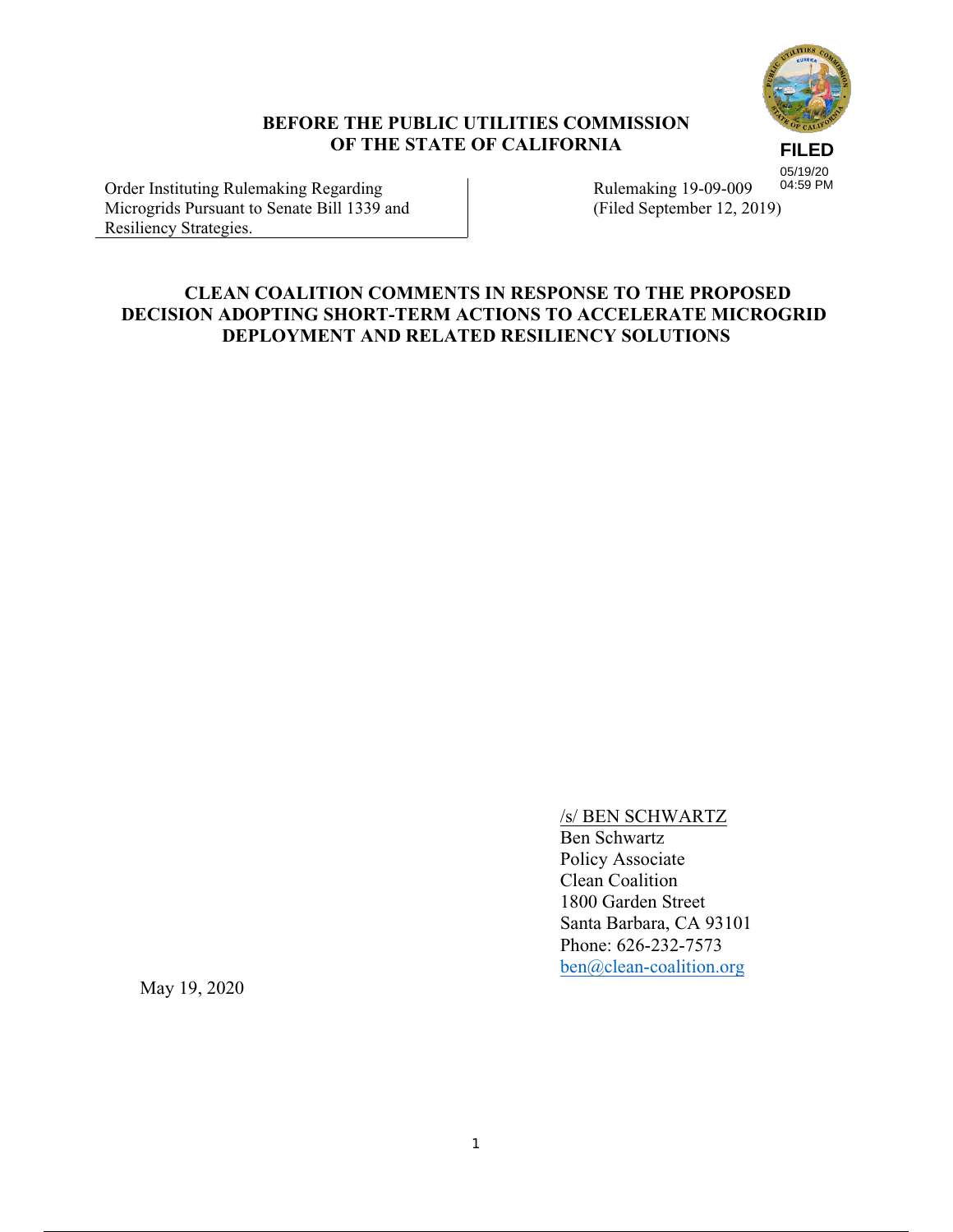### **BEFORE THE PUBLIC UTILITIES COMMISSION OF THE STATE OF CALIFORNIA**

Order Instituting Rulemaking Regarding Microgrids Pursuant to Senate Bill 1339 and Resiliency Strategies.

Rulemaking 19-09-009 (Filed September 12, 2019)

### **CLEAN COALITION COMMENTS IN RESPONSE TO THE PROPOSED DECISION ADOPTING SHORT-TERM ACTIONS TO ACCELERATE MICROGRID DEPLOYMENT AND RELATED RESILIENCY SOLUTIONS**

### **I. INTRODUCTION**

Pursuant to Rule 14.3 of the Rules of Practice and Procedure of the California Public Utilities Commission ("Commission") the Clean Coalition submits these reply comments on the Proposed Decision ("PD") regarding Short-Term Actions to Accelerate Microgrid Deployment and Related Resiliency Strategies issued in the above captioned proceeding on April 29, 2020. The Clean Coalition supports the Proposed Decision with modifications listed below.

#### **II. DESCRIPTION OF PARTY**

The Clean Coalition is a nonprofit organization whose mission is to accelerate the transition to renewable energy and a modern grid through technical, policy, and project development expertise. The Clean Coalition drives policy innovation to remove barriers to procurement and interconnection of distributed energy resources ("DER") — such as local renewables, advanced inverters, demand response, and energy storage — and we establish market mechanisms that realize the full potential of integrating these solutions. The Clean Coalition also collaborates with utilities and municipalities to create near-term deployment opportunities that prove the technical and financial viability of local renewables and other DER.

#### **III. SUMMARY**

#### **a. Gas Generation should require a Renewable Resource Replacement Plan**

The Proposed Decision should clearly reflect the goals inherent in SB 1339 and declare that this proceeding in no way subsidizes further development of fossil fuel generation, and support those goals with a pledge to replace any fossil fuel generation used for resilience with renewables-driven microgrids. Any IOU proposing fossil fuel generation for resilience purposes should be required to submit a proposal to the Commission detailing how they plan to replace such resources with DER within five years of the Commission's issuance of a final decision.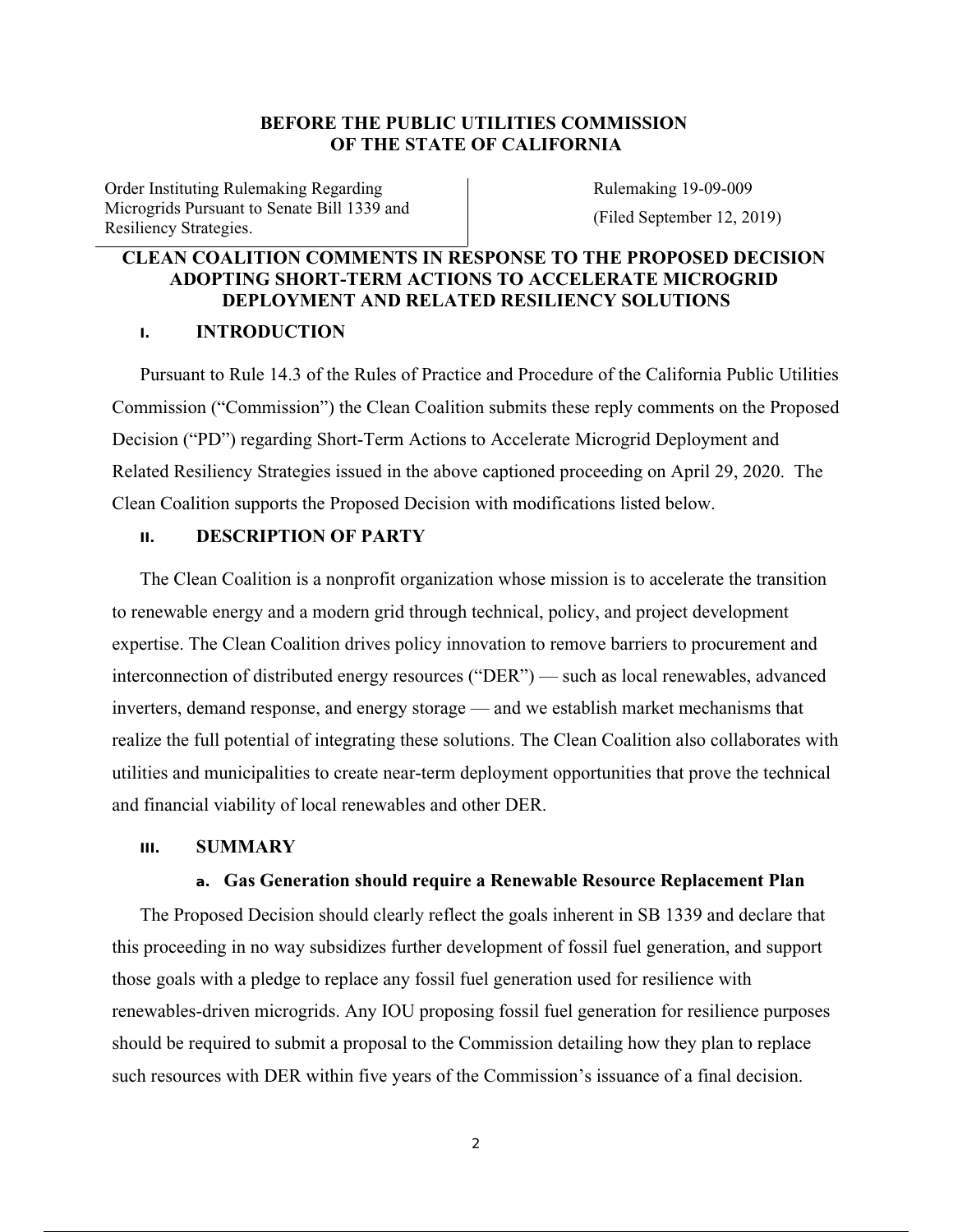# **b. Creating Preapproved-Single Line Diagrams (SLDs) is a great step towards streamlining interconnection.**

In addition to the four mentioned categories of SLDs, which should not have a size limit, this proceeding should rapidly pursue Rule 21 export and WDAT streamlined procedures, including flat fees or (capped) allowances for upgrades at facilities in zones where rapid DER deployment is optimal.

## **c. Storage Charging Limits should include islanding requirements; the Commission should mandate that islanding is considered in Track 2 and 3.**

The Clean Coalition supports allowing energy storage to import from the grid in pre-PSPS windows and removing rules surrounding size limits for energy storage, but believes that it is essential that these energy storage systems have some sort of islanding capabilities, otherwise having the energy storage provides no resilience (if it can't be used during a PSPS or outage).

## **d. The new data sharing between utilities and local governments is good and should be continued.**

The Clean Coalition supports increasing cooperation and information sharing between the Investor Owned utilities and local governments, tribal governments, and CCAs, including but not limited to required semi-annual workshops, a written microgrid interconnection guidebook, and an online portal. However, to fully realize this important objective, accountability procedures must be put in place for the Commission to gauge and monitor the level of transparency and good faith effort by the utility in such a collaborative process. An unrestricted, public information site should also be constructed in parallel, and local governments should have the option to grant temporary or limited portal access to non-profits or developers that partner with local governments/tribal governments/CCAs as such information is relevant to a proposed project.

## **e. The Commission should accept PG&E's proposal on the condition that a transition plan to renewable DER be a required component.**

The Commission authorizing the Make-Ready Program for the years 2020-2022 is allowing PG&E to make plans for infrastructure based on assumptions in the Temporary Generation Program. Though this program only contemplates using diesel generation for the 2020 wildfire season, the same locations will require backup generation year after year, necessitating the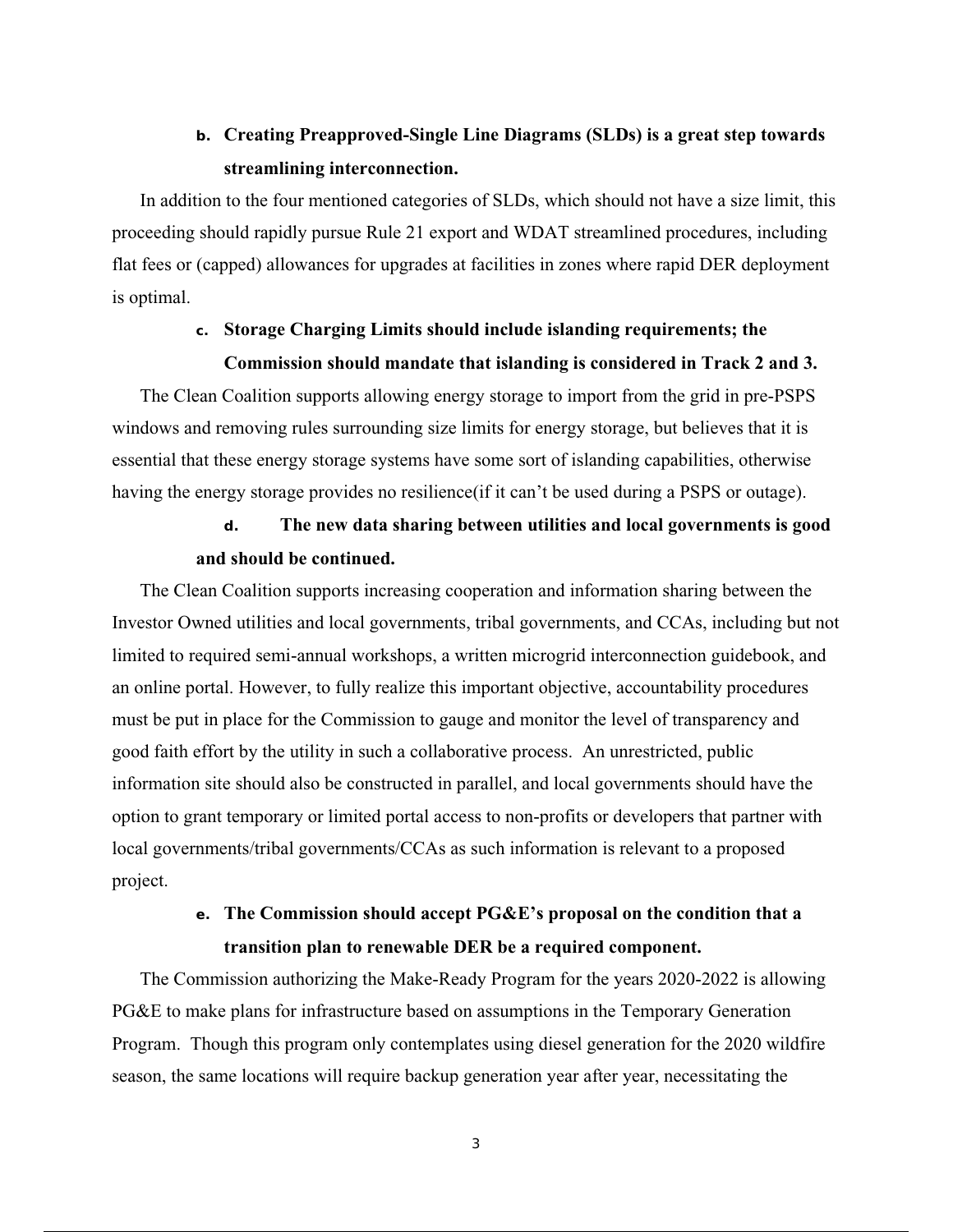transition to renewables-driven microgrids for a permanent resilient solution. The grid modernization upgrades and additional interconnection capacity resulting from the Make Ready Plan should also be used to integrate emerging seasonal storage technologies, including green hydrogen derived through renewable electrolysis. Therefore, for every location utilizing temporary natural gas generation in 2020, and other planned substation locations beyond 2020, PG&E and other utilities should be required to publish a detailed transition plan to renewable DER within five years as the hub of a community microgrid system in that location.

The Clean Coalition also supports the development of Community Microgrids, and thus applauds PG&E's Community Microgrid Enablement Program (CMEP) but believes that the CMEP should be limited to only renewable Community Microgrids as required for California to achieve its SB 100 goals. The Proposed Decision should only be approved with a Renewable Microgrid prerequisite for the CMEP.

# **f. SDG&E should be applauded for its proposals, including its EVCI program, which should be reconsidered and accepted as a pilot program.**

### **IV. COMMENTS**

#### **a. Gas Generation should require a Renewable Resource Replacement Plan**

The business-as-usual approach of allowing the IOUs to use fossil fuel generation rather than challenging them to install renewable solutions that provide true resilience is unacceptable going forward. Each utility should be held responsible for bringing California closer to the goals listed by the legislature through every project deployed in its service territory. While the Commission has specified allowing fossil fuel generation is only an interim solution, requiring each IOU to submit a Renewable Resource Replacement Plan to guarantee a transition to DER in five years – preferably a solar+storage microgrid – will guarantee accountability and urgency.

# **b. Creating Preapproved-Single Line Diagrams is a great step towards streamlining interconnection.**

#### **i. Proposal 1: Single-line diagram preparation with stakeholder input**

The Clean Coalition agrees with the recommendation in the Proposed Decision, though it should be stressed that pre-approved single-line diagrams (SLD) should apply to replicable, recurring energy scenarios and not be limited in size. Approval of all projects that follow a preapproved SLD should self-execute upon meeting the stated SLD criteria. In addition, to make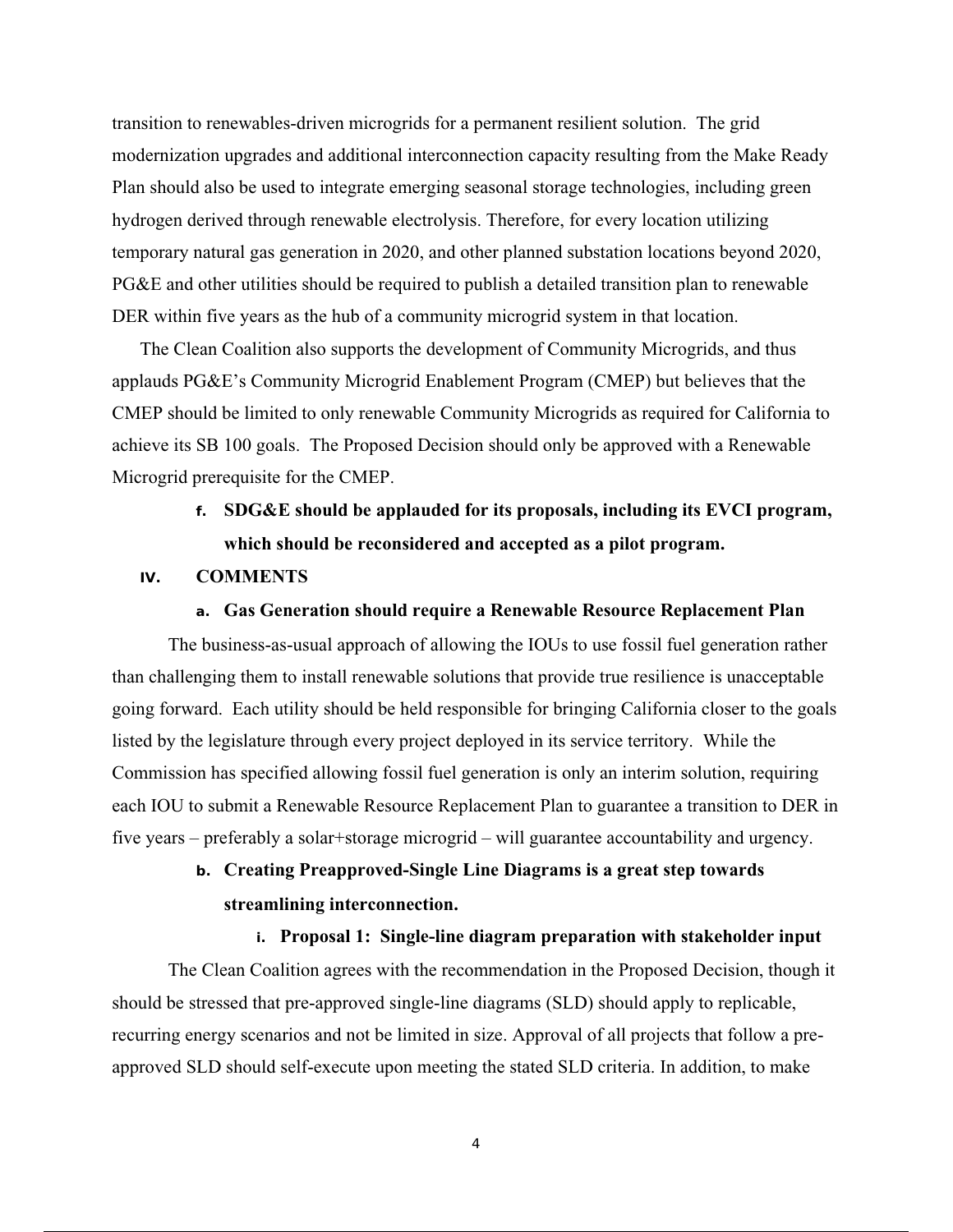this proposal successful, the Commission needs to stress that the 80/20 rule being applied as the requirement of the percentage of projects covered by the newly created SLDs must apply to 80% of the projects in **each category**, not 80% of all projects in the aggregate. For this proposal to expedite interconnection in the short-term, it needs to apply to microgrids as a DER class. Each IOU should consider 80% of the projects related to non-export storage, 80% of the NEM and paired storage projects [AC & DC], and 80% of the NEM Solar projects.

In the long-term, SLDs should be created for WDAT and Rule 21 export configurations, to further streamline the interconnection for all microgrids and allowing Community Microgrids deployed for resilience to benefit from other revenue streams. In Track 1 Comments on Staff Proposals and IOU Proposals, the Clean Coalition wrote about the importance of:

Including flat fees or (capped) allowances for upgrades and facilities in zones where rapid DER deployment is of value. For example, where the utility can streamline the Cost Certainty Option in Rule 21 and provide a guaranteed fixed cost in 30 days, and timely construction of any utility facilities, that would greatly accelerate urgent deployment of local distributed generation and storage. The utility can further streamline the process by offering a fixed standard fee for interconnections that conform to the utility's own interconnection capacity assessment (ICA) hosting capacity determination that no upgrades will be expected. In instances where 1. upgrades would greatly increase hosting capacity, 2. additional DER is deemed of equal or greater value in supporting local resilience, and 3. DER is expected to be deployed if the hosting capacity is available, then the utility should be authorized and required to perform hosting capacity upgrades. This addresses the "first mover" barrier in which no additional DER is deployed because the first applicant bears the cost of the upgrade.<sup>1</sup>

#### **ii. Proposal 2: Expedite utility sign-offs on installed projects**

The Clean Coalition supported all three staff positions and applauds the choice in the Proposed Decision to accept Option 1 and Option 3; it is understandable why SCE and the other IOUs would want to retain the right to personal field inspections, but that traditional approach is labor-intensive and is not necessarily in the best interest of microgrid development (and the ratepayer) since modern technologies offer the same level of security on an expedited basis. The threat posed by the COVID-19 pandemic, and the virtual solutions created in response, makes it smart policy to social distance whenever possible, including the need to limit any traditional inspections and to utilize online inspections whenever possible. SCE commented that it has already begun using virtual inspections and PG&E and SDG&E should upgrade as soon as possible to make it consistent throughout the IOU service territories.2 The more ubiquitous and

<sup>&</sup>lt;sup>1</sup> Clean Coalition Reply Comments on Staff and IOU Resiliency Proposals, Page 5

<sup>&</sup>lt;sup>2</sup> SCE Reply Comments on Staff and IOU Resiliency Proposals, Pages 5-6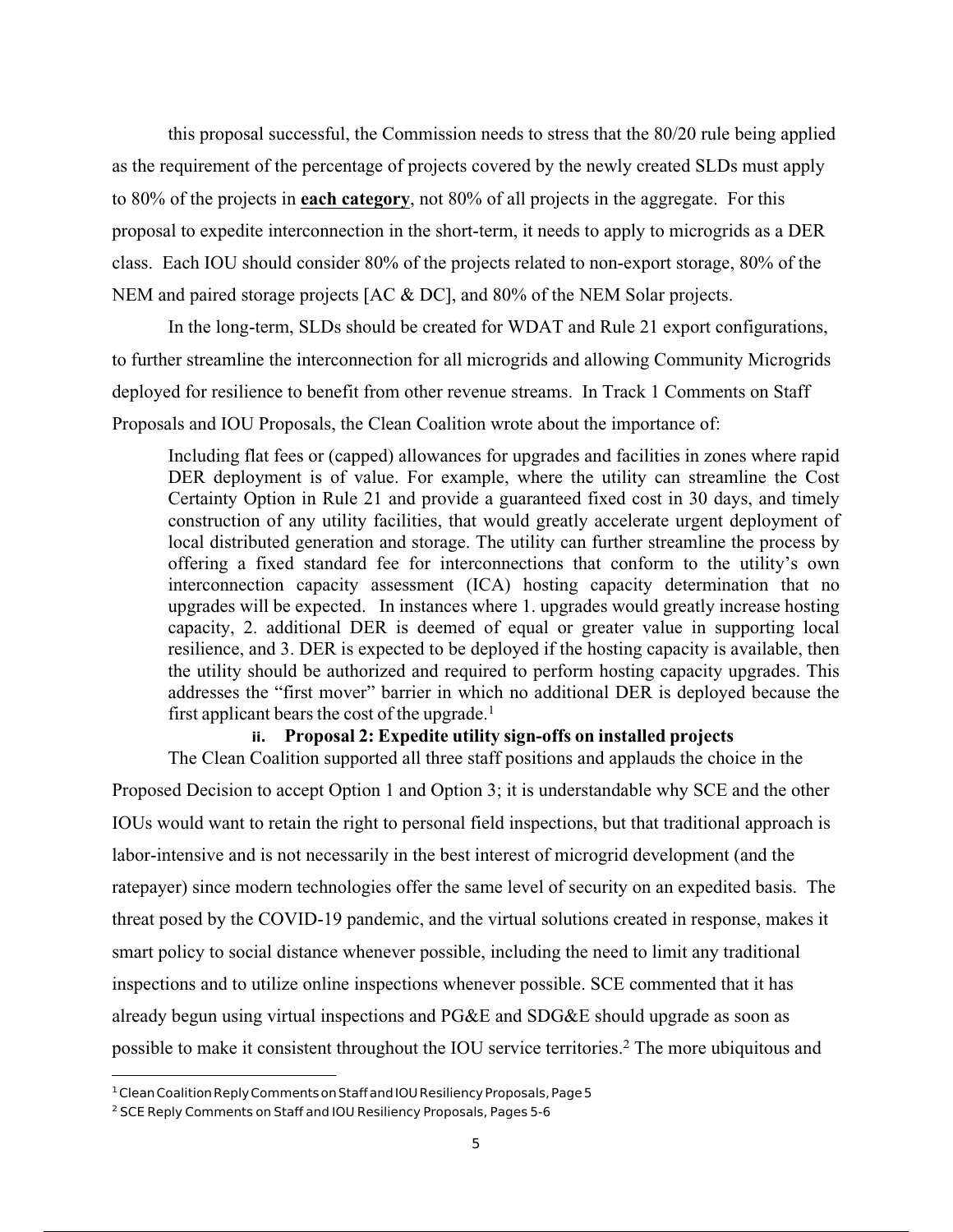standardized virtual inspections and microgrid interconnection protocols are developed state-wide, the faster developers can help unleash widespread deployment of microgrids.

In the case that a project requires a second or physical initial inspection, the Commission should require the IOU provide a written notice explaining the need for such inspection without compensation in addition to fees related to standard virtual inspections. Alternatively, a more beneficial solution would be to implement the recommendations made by Tesla and CESA in their response comments to the Staff and IOU Proposals "to incorporate a sampling procedure to reduce the interconnection timeline burden if interconnection applicants have successfully installed and field tested some threshold number of template projects (e.g., first five projects using a specified and approved template-based design)."3 The Clean Coalition also mentioned this alternative in its response comments, arguing that this approach allows utilities to retain their right to a physical inspection, but only if the developer is unknown (and not time-tested) or there is an unusual discrepancy with the proposed project that cannot be ascertained.

#### **iii. Proposal 3: Utilities hiring additional staff**

The Clean Coalition supports the Commission's recommendation to require utilities to hire addition additional staff, although it is worth re-emphasizing that the hiring and training process may make this a longer-term project than originally contemplated. The metric for determining compliance with this order should not be Rule 21 interconnection timelines. These traditional standards were created in a different era to allot generous timeframes to the utilities, including extra time for cases with unforeseen circumstances. Given that this proceeding is focused on quickly developing resilience at critical facilities, maintaining the generous status quo for interconnection timelines is simply insufficient to achieve Track 1 objectives when a more effective solution exists. The goal should be to significantly shorten interconnection processing times to facilitate accelerated microgrids development. Under the current system, IOUs often take two weeks or more to transfer and review a request when an application advances from one department to another because it moves to the back of the queue when it is received by the next department. In reply comments to the Staff and IOU Proposals, the Clean Coalition wrote:

Note that much of the delays occur not in the application review process but after an Interconnection Agreement has been completed as interconnection applications bounce between utility departments for final engineering, confirmation of deposits, service planning and construction scheduling for any customer interconnection facilities or

<sup>&</sup>lt;sup>3</sup> CESA Reply Comments on Staff and IOU Resiliency Proposals, Page 10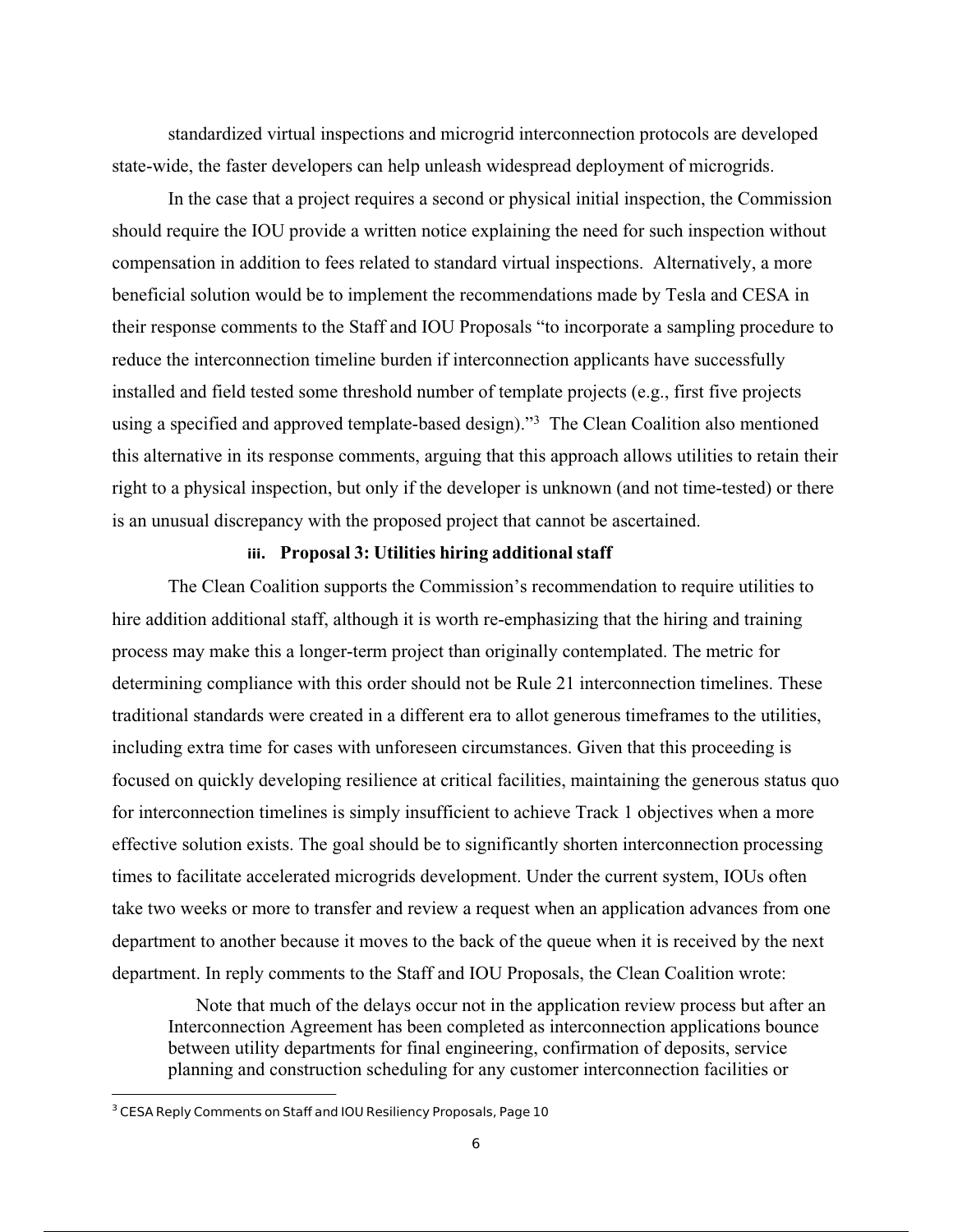upgrades that are required (attach example. This is in part because DER interconnection requests are given lower priority than urgent needs of existing customers. In this case, interconnection requests supporting resilience may be prioritized in order to support service to existing customers.<sup>4</sup>

A two weeks delay to initiate a 30-minute review is the height of bureaucratic inefficiency even when each staff member is working efficiently, and these multi-week steps between departments quickly accumulate, resulting in an extremely long application process. Hiring of additional staff needs to correlate with shorter theoretical interconnection timelines and a substantial reduction in *actual* interconnection time.

## **iv. Proposal 4: Allow the use of Advanced Metering Infrastructure for Electric Isolation.**

In the Proposed Decision, the Commission agrees that the use of Advanced Metering Infrastructure  $(AMI)$  – also called smart metering – is a legitimate resilience strategy, though by declining to adopt the proposal (or even requiring the utilities to consider a plan for implementation), the Commission is ignoring the high potential that existing AMI equipment has to support prioritization of critical loads. Accelerated clarification and resolution of smart metering technical and logistical elements will result in faster and more widespread deployment of grid isolation capabilities throughout the state. Without sufficient due diligence, suggesting that AMI should be considered in Track 2 of the proceeding along with a pilot program is equivalent to having a future conversation without properly researching any parameters for holding such a conversation. At a minimum, the Commission should mandate, not suggest, a pilot program for Track 2.

# **c. Storage Charging Limits should also include islanding requirements; if the Commission will not approve them not, they should mandate that an islanding requirement is considered in Track 2 and 3.**

#### **i. Limits on Storage Charging**

Energy storage can fully utilize resilience benefits when it can both import (charge) from the grid and export to the grid. Since this track is only considering pre-PSPS windows, it is understandable – though not necessarily comprehensive and far-reaching – that the Commission chooses to adopt Proposal 2 as being most consistent with the current NEM framework. Taking a

<sup>&</sup>lt;sup>4</sup> Clean Coalition Reply Comments to Staff and IOU Resiliency Proposals, Page 4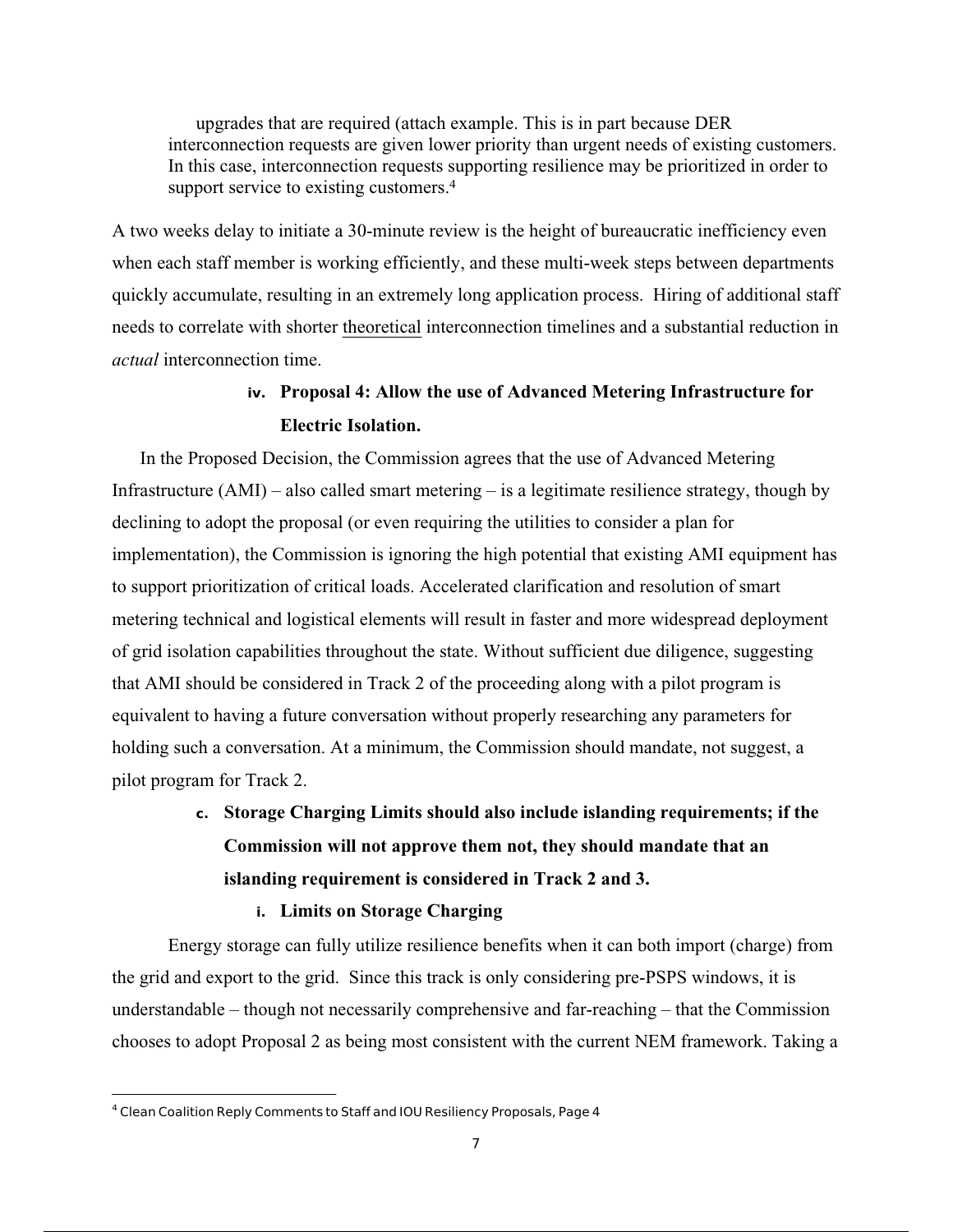small, big important step, is acceptable in the interim, given the potential resilience benefits it can bring. However, ideally, any energy storage charged with a 100% renewable resource should be able to export to the grid. With that in mind, the concept of storage exporting to the grid should be revisited in Tracks 2 and 3 to consider the ways that AMI will make precise BTM import/export power flow analysis datable that is instantly shareable with an IOU, at which time the Commission should revisit the subject and adopt Proposal 1. The time frame for the Commission to revisit this decision should become clear as the Energy Staff, utilities, and associated stakeholders gather information in the next 24 months, making it essential that information gathering is a transparent process with regular updates – at least semi-annually to the Smart Inverter Working Group. The Working Group should then provide a report to the ALJ and Commissioner in charge of this proceeding (i.e. R. 19-09-009).

#### **ii. Limits on Storage Sizing and Capacity**

By adopting Proposal 2, the Commission is choosing to contravene the express wishes of CPUC staff and a majority of the parties in the proceeding. In fact, the Proposed Decision incorrectly represents the positions of the parties that are claimed to be "in favor" of Proposal 2. For example, CESA did support Proposal 1 in their comments, but in the same sentence argued that they "preferred" Proposal 2.<sup>5</sup> CESA's concern was that this proposal could be interpreted to mean, "that any storage system deployed with NEM solar that exceeds the 150% capacity limit would have to configured to provide backup," creating issues for energy storage deployed solely for demand charge management. Similarly, CALSSA actively supports Proposal 2 in their comments, but only because islanding requirements might adversely affect storage being used for demand charge management.<sup>6</sup> Neither CESSA nor CALSSA never actually remark on the importance of grid isolation to ensure resilience; if there is a distribution outage any resource without grid isolating capabilities is unusable. The Commission could accept Proposal 1, with an exception for energy storage purposed for demand charge management.

Moreover, the Climate Center does not openly support either proposal as suggested in the Proposed Decision, instead iterating a policy statement that the Clean Coalition is in strong alignment with: "Nothing about the rules should stand in the way of allowing projects to be sized to meet customer and community needs in preparation for or during an emergency." If the

<sup>&</sup>lt;sup>5</sup> CESA Reply Comments to Staff and IOU Resiliency Proposals, Page 29-30

<sup>6</sup> CALSSA Reply Comments to Staff and IOU Resiliency Proposals, Page 11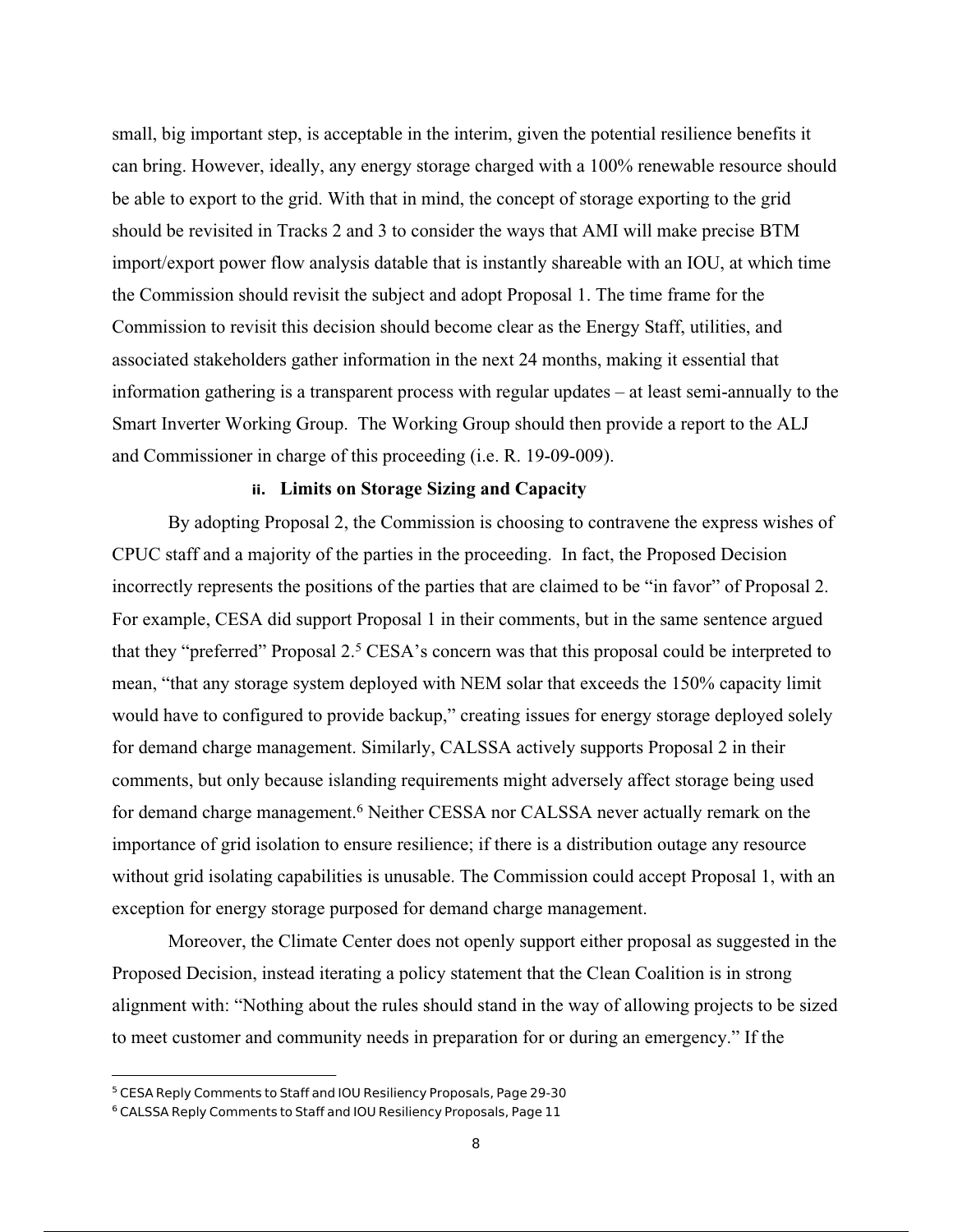# **d. The new data sharing between utilities and local governments is good and should be continued.**

#### **i. Proposal 1 – Utility options**

Given the importance of safety and public health during the covid-19 pandemic, the Proposed Decision should be modified to allow the IOUs to conduct webinars in the place of face-to-face meetings. Moreover, such information that is relayed at a meeting should be sent, as a written report, to county officials as well as the Commission to ensure transparency.

#### **ii. Proposal 2 – A resiliency project management guide**

The Clean Coalition supports this idea and only requests that the Commission require all IOUs to collaborate on this project to create a state-wide guide and then update it at least annually. Just as important as the guidebook is a state engagement program where local jurisdictions would be allowed to identify IFOM resilience solutions, with the logical next step being the requirement that a utility should consider at least one such project annually in each county in its service territory.

#### **iii. Proposal 3 – A one stop resource for reliable guidance**

The Clean Coalition supports the adoption of the proposal.

#### **iv. Proposal 5 – Develop online portals for data sharing**

This proposal is an excellent idea and it cannot be built quickly enough after the Proposed Decision is adopted. The Commission should approve this Proposal with a modification to ensure the construction of an unrestricted, public information in parallel, giving local governments the option to grant temporary or limited portal access to non-profits or developers that partner with local governments/tribal governments/CCAs as such information is relevant to a proposed project. Currently, many critical facility microgrids are being deployed through partnerships between local governments and third party developers who can take advantage of existing tax credits, making the private sector an essential part of the equation to consider when it comes to collaboration and sharing information.

## **e. The Commission should accept PG&E's proposal on the condition that a transition plan to renewable DER be a required component.**

Multiple parties, including the Clean Coalition, have clearly stated that any proposal by PG&E to install temporary natural gas generation at substation microgrids is unacceptable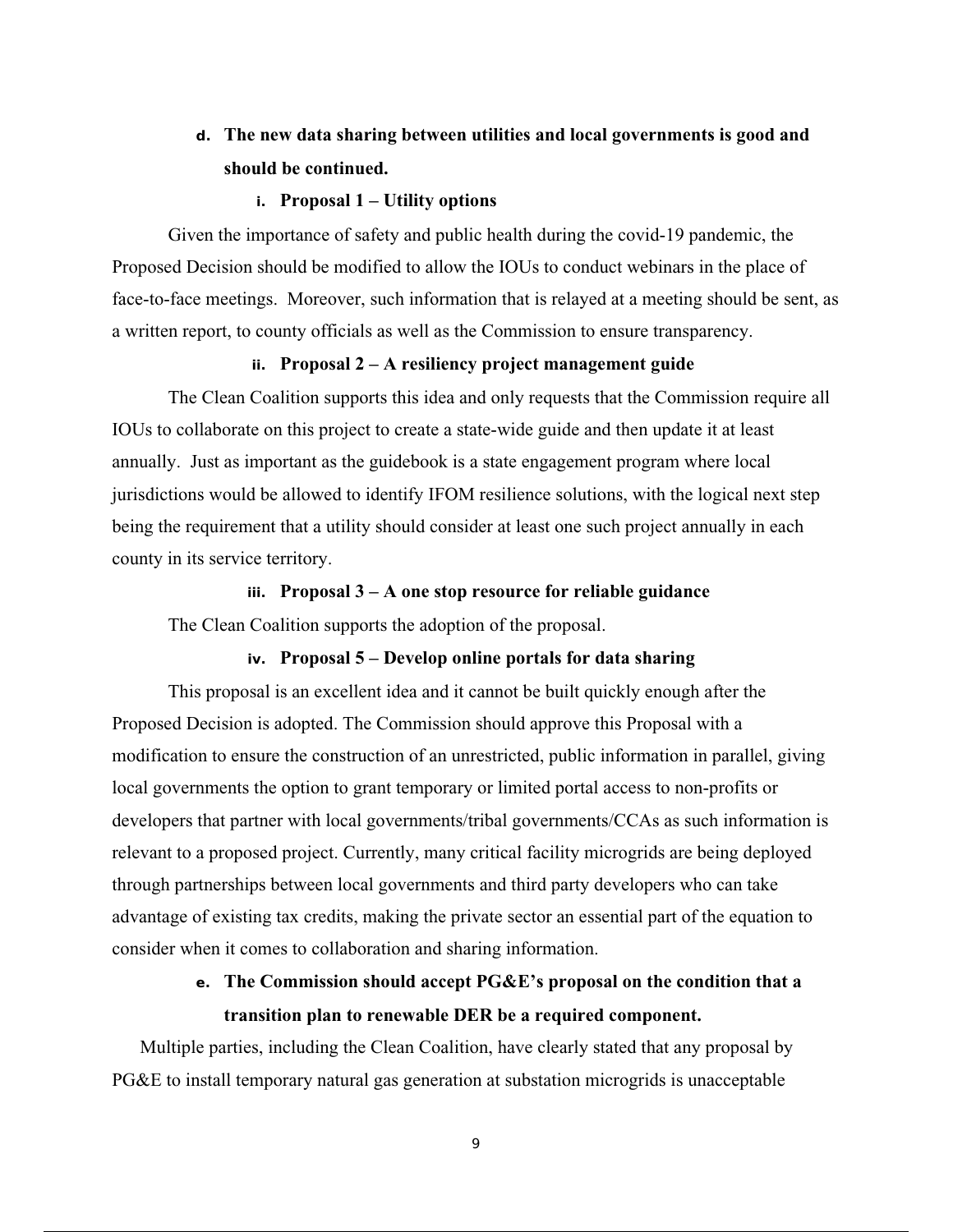because use of fossil fuel generation, which, even on a temporary basis, is clearly contrary to objectives established by state legislation and regulatory policy. Accepting PG&E's proposal without a clear transition plan towards renewable microgrids demonstrates tacit approval by the Commission for purchasing or leasing foreseeably stranded assets for resilience purposes, with full knowledge that any fossil fuel generation moves California in the opposite direction from the goals stated in SB 350, SB 100 and a litany of other bills and regulatory policy that have accumulated over the years. The Clean Coalition requests that the Proposed Decision be modified to require PG&E to submit a transition plan to eliminate the use of fossil fuel generation for resilience purposes after the 2020 fire season. Moreover, for each substation (or other location) where PG&E has contracted temporary generation, the Commission should require that PG&E develop a transition plan to replace any fossil fuel generation with renewable DER, particularly storage assets capable of converting the substation into a permanent renewables-driven microgrid within five years of the 2020 wildfire season. The same requirement should be placed for any other proposed new fossil fuel generation within the service territories of all IOUs who will execute contracts for temporary and/or mobile fossil fuel generation for resilience purposes.

In the Goleta Load Pocket region (GLP), which the Clean Coalition has referenced in this proceeding, SCE implemented a similar strategy, contracting to deploy temporary mobile diesel generators as emergency backup generators leading up to the strong forecasted El Nino season.



The GLP spans 70 miles of California coastline, from Point Conception to Lake Casitas, encompassing the cities of Goleta, Santa Barbara (including Montecito), and Carpinteria. The region is at the peninsular end of the SCE's service territory, and relies entirely on one coterminous set of transmission lines routed through 40 miles of rugged mountainous terrain.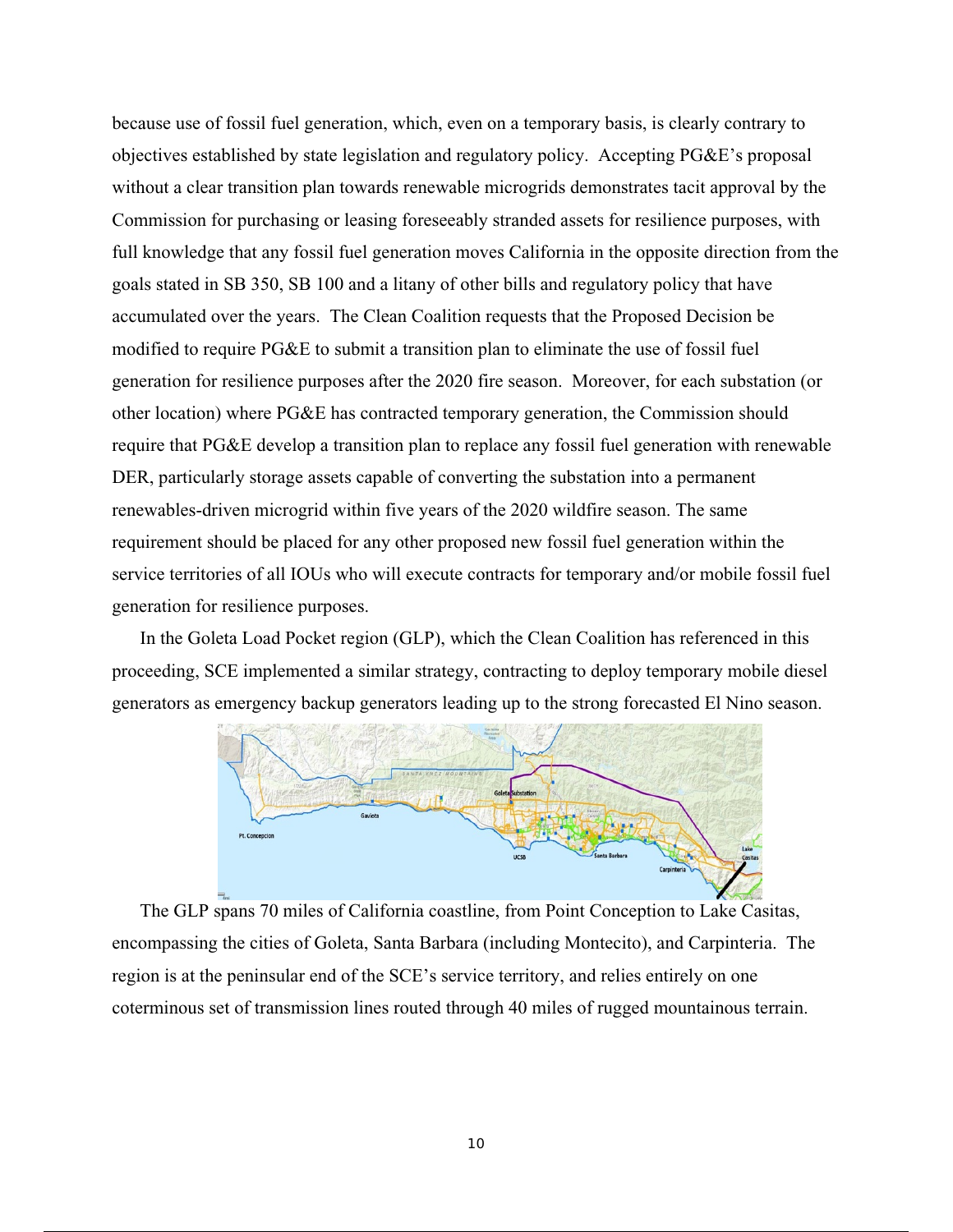

*Transmission Infrastructure in the GLP*

Southern California Edison (SCE) has repeatedly characterized these transmission lines as at risk for catastrophic failure from fire, earthquake, or heavy rains, which could potentially cause a crippling, extended blackout of weeks or even months. In 2015, leading up to the expected wet winter in the El Nino season, SCE contracted 79.5 MW of temporary generation, via 41 diesel generators, that were put at three substation locations.



Though the generators were not used, their strategic placement offer a great opportunity to determine what SCE considers to be necessary to make the region resilient. According to Clean Coalition calculations, to achieve indefinite renewables-driven backup power that provides 100% protection to the GLP against a complete transmission outage ("N-2 event"), 200 MW of solar and 400 megawatt-hours (MWh) of energy storage needs to be sited within the GLP. Permanently replacing temporary diesel generators with installed renewable generation and storage capacity at the three substations would cover 40% of that 200 MW resiliency floor, moving the area that much closer to 100% protection against a transmission outage of any duration. A full transition to solar+storage microgrids would add another layer of permanent resilience the generators were never able or designed to achieve.

Following that rainy 2015 winter, SCE should have installed permanent renewable generation to ensure resilience; the same should be done for all 300 MW of temporary natural gas generation PG&E has contracted for. The Clean Coalition has extrapolated data from proposed Peaker Plants in SCE's service territory to determine that a Community Microgrid is the most cost-effective solution when compared to a natural gas Peaker Plant.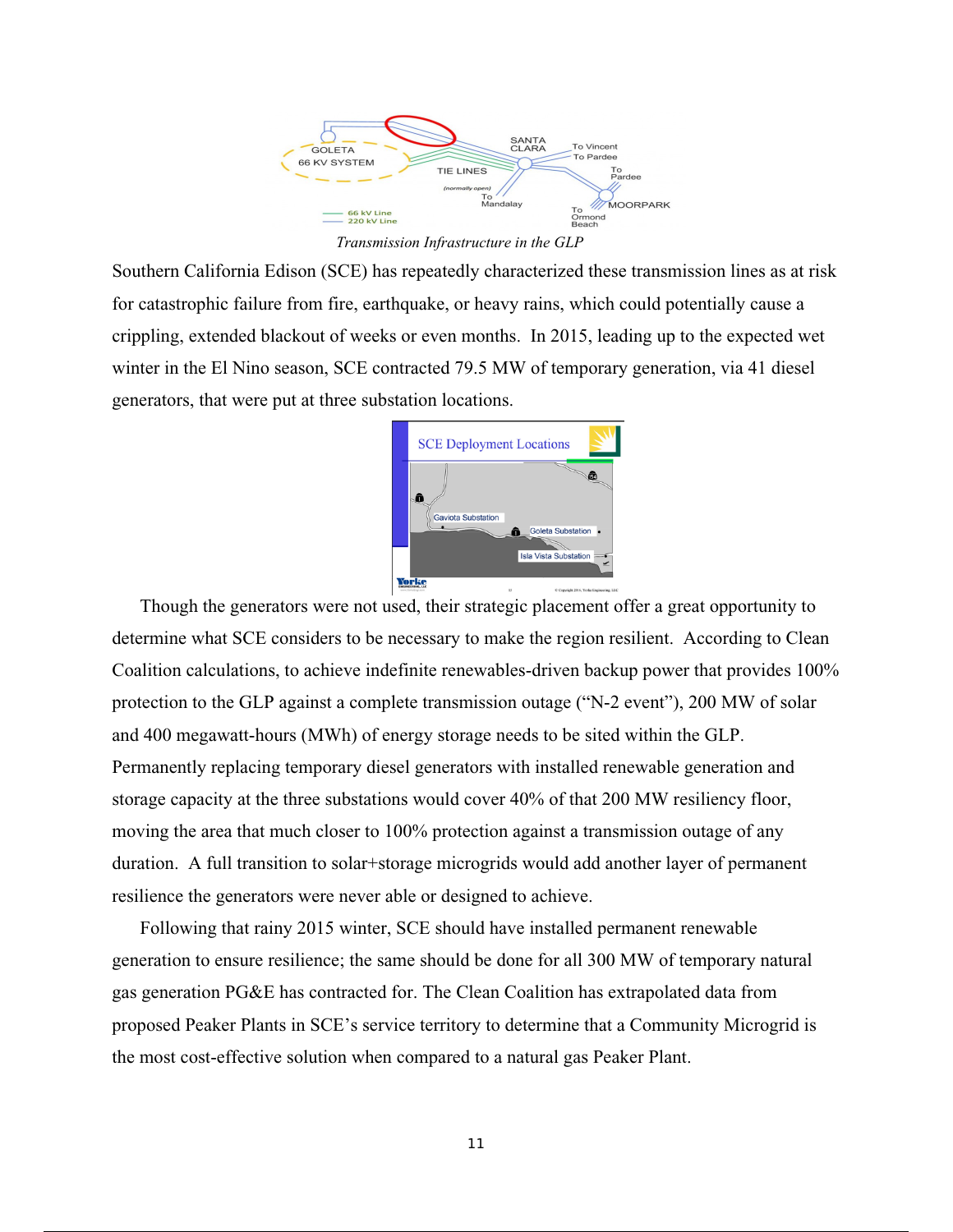

*Clean Coalition Cost Analysis of the Puente Peaker Plant vs. a Community Microgrid* Designed properly, a Community Microgrid can operate in the aggregate as a Virtual Power Plant (VPP) to render Peaker Plants obsolete. A VPP is an efficient method for a utility to get a high penetration of DER on the distribution grid, capable of responding to system-wide calls for frequency regulation, replacement reserves, ancillary services, load shedding, etc. A Community Microgrid (acting as a VPP) provides a more cost-effective version of reliability than a Peaker Plant, while offering an additional layer of resilience. In the electrical grid of the future –that California should be striving to achieve – a Distribution Service Operator (DSO) will manage a sectionalized populated with a series Community Microgrid acting like VPPs. Prioritizing widespread deployment of DER and critical facility microgrids is a necessary step towards deploying Community Microgrids acting as virtual power plants. Requiring all IOUs to transition towards renewables-driven microgrids ensures that any permanent infrastructure upgrades will ultimately interconnect renewable DER and not fossil fuel generation.

Under the Make-Ready Program, PG&E will be developing permanent interconnection infrastructure to enable grid isolation; this grid modernization will facilitate development of community microgrids with pre-approved single line diagrams within a short period of time. Thus, both the Make Ready Program and Temporary Generation Program should be conditionally approved subject to these modifications, which are especially important given the Commission's interest in mitigating adverse health conditions caused by fossil fuel particulates that have been shown to exacerbate vulnerability to the worst impacts of the COVID-19 virus.7

The Proposed Decision notes the adverse health effects of diesel generators and only approves them "on balance," a phrase that cannot possibly be justified beyond the upcoming fire

<sup>&</sup>lt;sup>7</sup> See Gerretson, Isabelle, "How air pollution exacerbates Covid-19," BBC Future Planet, April 27, 2020.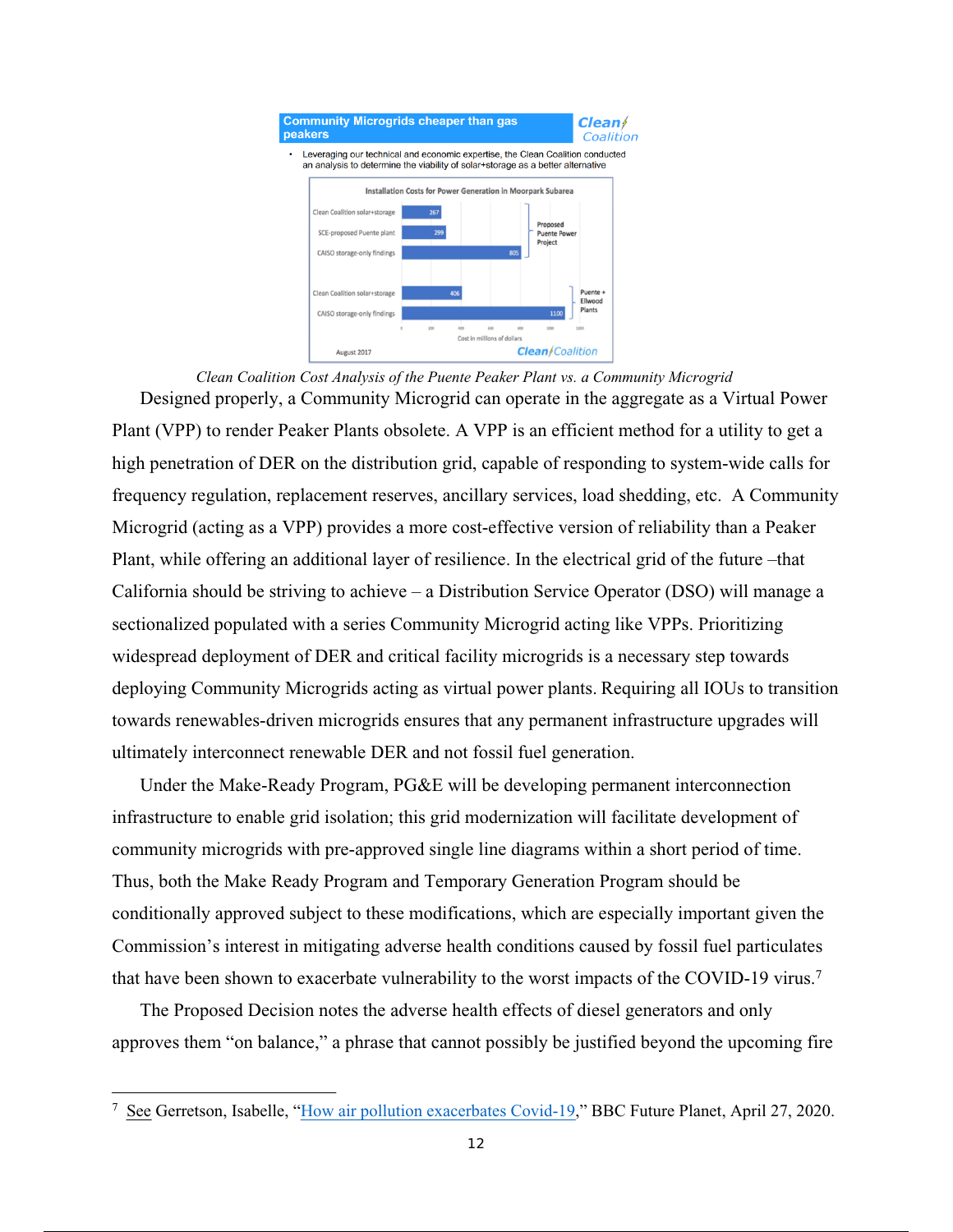season, especially given the costs being incurred by stranded assets. For the time being, gasfired generation is better than no solution at all given the short time-frame leading into the 2020 fire season. Going into 2021 and beyond, an extremely heavy burden should be placed on utilities to justify any future requests for temporary fossil fuel generation, given the one year "head start" to design and implement a permanent renewable resilience solution.

The same condition should apply to PG&E's Community Microgrid Enablement Program (CMEP) to guarantee development of renewables-driven Community Microgrids similar to the Redwood Coast Airport Microgrid currently under development in PG&E's service territory. Properly designed and implemented, the CMEP would be an ambitious step towards minimizing the impact of future outages, while also providing significant economic benefits.



An economic analysis of the GLP conducted by the Clean Coalition shows significant benefits to the GLP over 20 years from adding blocks of 10 MW of solar, 20 MWh of energy storage, and a block combining the two.<sup>8</sup> A true Community Microgrid brings a variety of benefits – improved resilience, reliability, economic, and community health – assuming that it is properly valued and has the policy mechanisms in place to provide bankable revenue streams.

The Clean Coalition supports Community Microgrid development & lauds PG&E's CMEP – with the aforementioned modifications – but asks that the Commission to realize the true value of a Community Microgrid will remain understated until there is a standard value of resilience. Considering that this proceeding is focusing on microgrids for resilience purposes, the Clean Coalition requests that the Commission require that a value of resilience metric be considered in Track 2 of this proceeding.

<sup>&</sup>lt;sup>8</sup> Economic Analysis of the Goleta Load Pocket https://clean-coalition.org/community-microgrids/goletaload-pocket/glp-economic-benefits/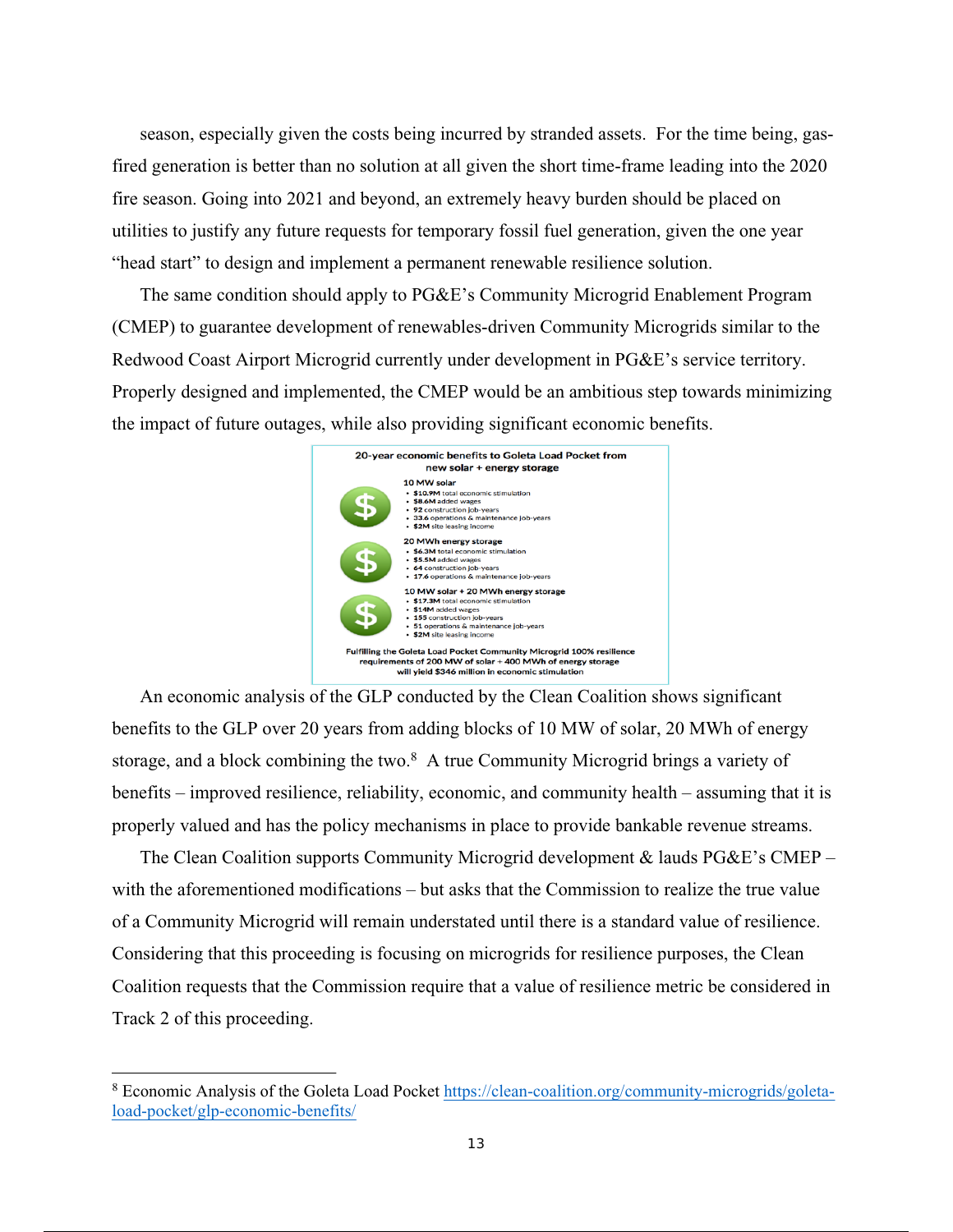

It is impossible for the Commission to meet the goal listed in SB 1339, "to facilitate the commercialization of microgrids for distribution customers of large electrical corporations," without considering the true value of the underlying DER powering a Community Microgrid.

The Clean Coalition also notes that the true value of DER within the distribution grid is being valued most accurately in non-PTO service territories, where Transmission Access Charges (TAC) are measured at the transmission-distribution substation rather than at the customer meter. Due the 2020 updates to the Avoided Cost Calculator, all three Investor Owned Utilities are acknowledging the role that DER, Community Microgrids, and other Non-Wire Alternatives (NWAs) can have in avoiding future transmission upgrades, estimating a 2.5¢/kWh savings on projects that avoid transmission upgrades. As the CAISO is active in this proceeding, a perfect opportunity exists for collaboration on an issue that both agencies agree need fixing. As demonstrated in the figure below, Transmission Access Charges that cost the ratepayer 2.5¢/kWh for future transmission values and  $2\phi$ /kWh for current and past costs, resulting in a 4.5 $\phi$ /kWh penalty on all clean energy projects that do not use transmission infrastructure.



*The true cost of Transmission Access Charges*

Just as the later tracks of this proceeding should ascribe a standard value of resilience, the Commission would be remiss if they did not mandate an in-depth discussion and analysis of DER value streams  $\&$  damages caused by including the TAC penalty as an external project cost.